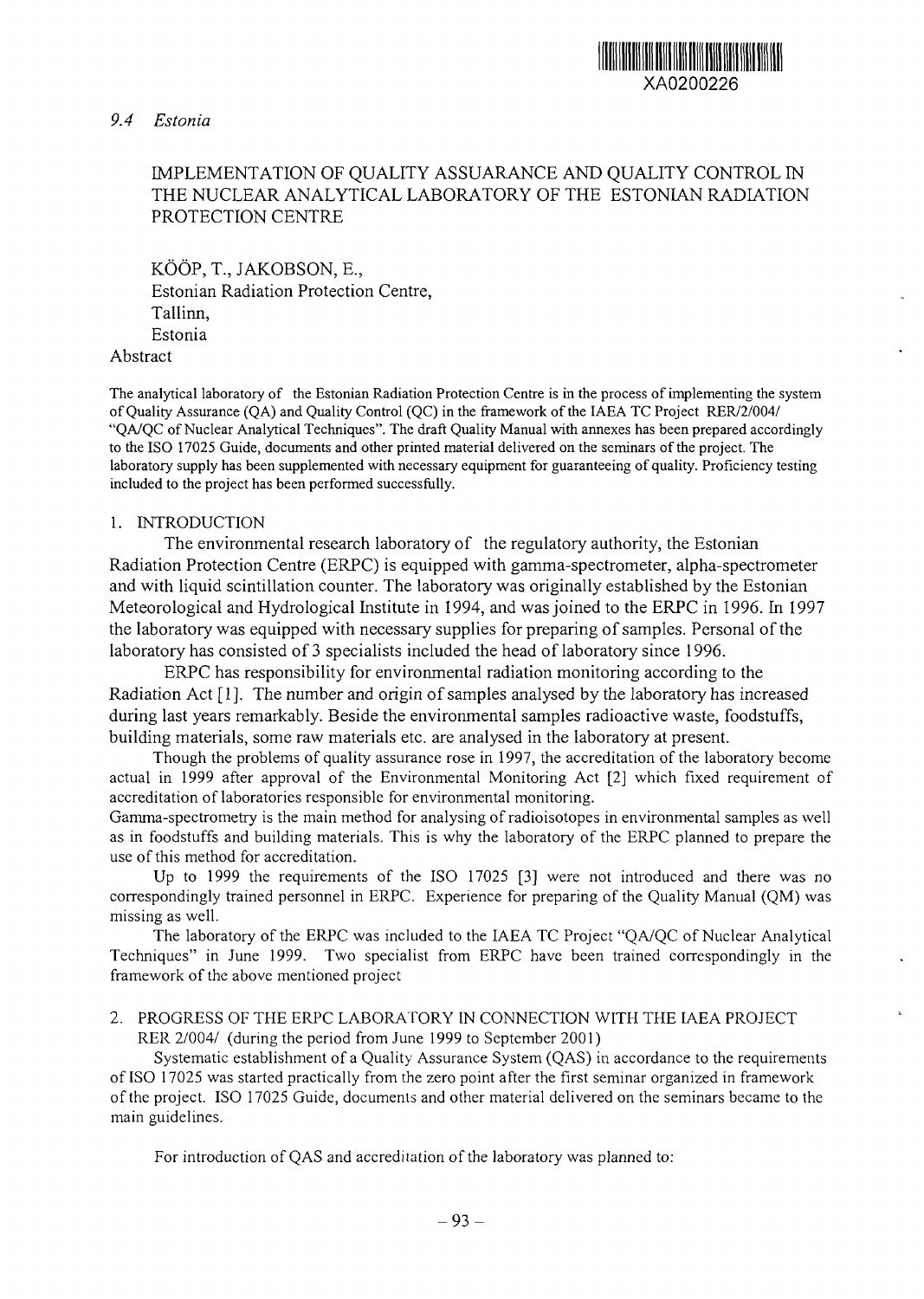- 1. concentrate to QA of the gamma-spectrometric method and to the process of accreditation
- 2. prepare the documentation relevant for QA and necessary for accreditation
	- o relatively small QM approximately 40 pages

o annexes to the QM personnel information concerning equipment methods used information about calibration of equipment procedures, instructions archives, registers different forms customers complains corrective measures;

3. correct the laboratory activity if needed

4. supplement of the laboratory equipment in accordance to requirements of QA

The draft QM for the laboratory of ERPC is practically ready. The draft QM is based on the requirements of ISO 17025 and remarks and recommendations of the IAEA experts were considered.

The draft QM for ERPC laboratory consist of the following items:

o quality politics

- o structure of the quality system
- o structure and management
- o system of the document control
- o complaints and their management
- o audits
- o management of reviews
- o corrective action
- o purchasing of services and supplies
- o review of requests, contracts
- o sub-contracting
- o personnel
- o accommodation and environmental conditions
- o methods: gamma-spectrometry
- o equipment
- o calibration of equipment
- o measurement traceability
- o handling of samples
- o archives and registers
- o reviews and certificates

Organisational position, subordination and order for signing of documents are fixed. Introduced are:

- o system for receiving, identification and storage of samples
- o order of registering and storage of measurement results
- o register of certificates issued
- o archive of clients
- o register of complaints
- o order of equipment calibration
- o plan of internal audit and audit personnel
- o plan of corrective actions
- o data base for personnel an for education and training
- o data base for equipment and there calibration

The final version of the QM is planned to bring to refer to the Estonian Accreditation Centre before the end of 2001.